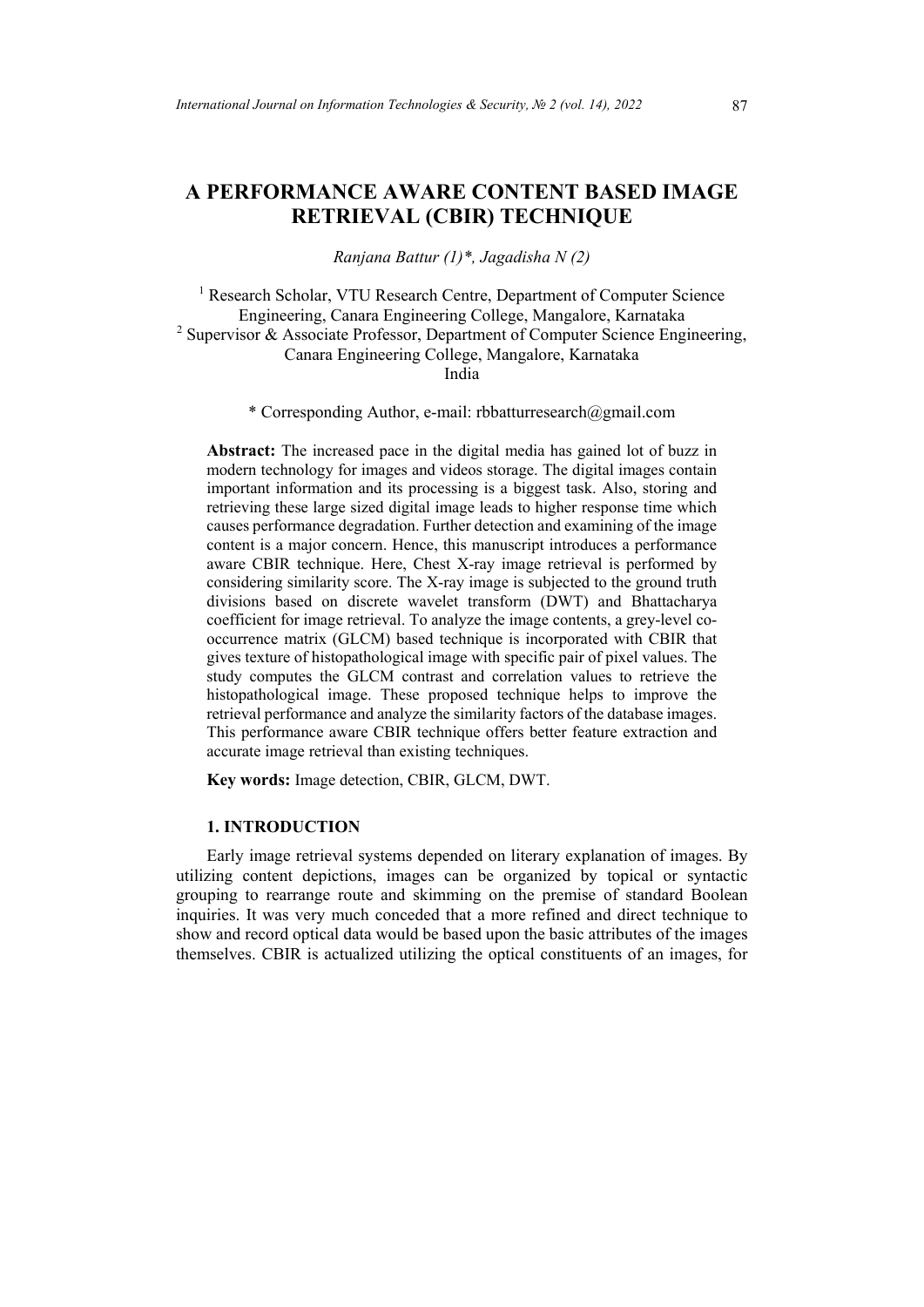example, shape, shading, spatial format, and surface to show and record the images. In CBIR, the visual parameters of the images are eliminated and can be represented through multi-dimensional vectors. These vectors form the stable database for the images. In order to perform the image retrieval, the contents of the image are considered as features. The use of CBIR technique can differentiate the similarity features of the image in terms of vector representation. The similarity among the component vectors of the query image and database images are considered to retrieve matching images by using features indexing. The indexing plan gives a productive way to deal with look at the images database.

One of the essential issues in CBIR is powerful indexing and speedier images retrieval on the premise of optical attributes. Since the element vectors of images have a tendency to have high dimensionality and consequently, they are not appropriate for ordinary indexing structures, measurement decrease is generally done before setting up a successful indexing plan. PCA is additionally one of the strategies generally utilized for measurement diminishment. In this strategy we directly delineate information to a direction space, so that the tomahawks are adjusted to mirror the most extreme varieties in the information. Thus, the manuscript introduces a performance aware CBIR technique to enhance retrieval performance of medical image. Finally, the categorization of manuscript is performed as; review of literature (Section-2), problem description (Section-3), proposed CBIR technique (Section-4), results analysis (Section-5) and conclusion (section-6).

### **2. LITERATURE SURVEY**

The existing works addressing different CBIR based technique for image processing. A work of Rosu et al., [1], presented a CBIR technique for remote sensing (high-resolution) images. The author has compared the texture discrimination feature with existing research and found more effective in terms of performance enhancement. In Zheng et al., [2] a breast cancer diagnosis mechanism is presented by considering whole slide images (WSI) for CBIR based retrieval. In Huang et al., [3] have considered security threats over CBIR and introduced a Privacy protection mechanism. The mechanism composed of different stages of protection like private query, feedback and local retrieval stages. The mechanism found more effective in privacy protection of CBIR technique. To integrate contour and colour information, Lakovidov et al., [4] have presented an image descriptor for CBIR technique. The descriptor scheme is effective and found more specifically it does not require data training for parameter adjustment.

The available CBIR techniques need decoded input images and it leads to higher computational complexity for large scale CBIR data. Hence, Byju et al., [5] have introduced a CBIR system that achieves image description and accurate image retrieval in partially decoded images. The CBIR technique for WSI database and query interest image is given in Zheng et al., [6]. Every WSI is encoded as matrix of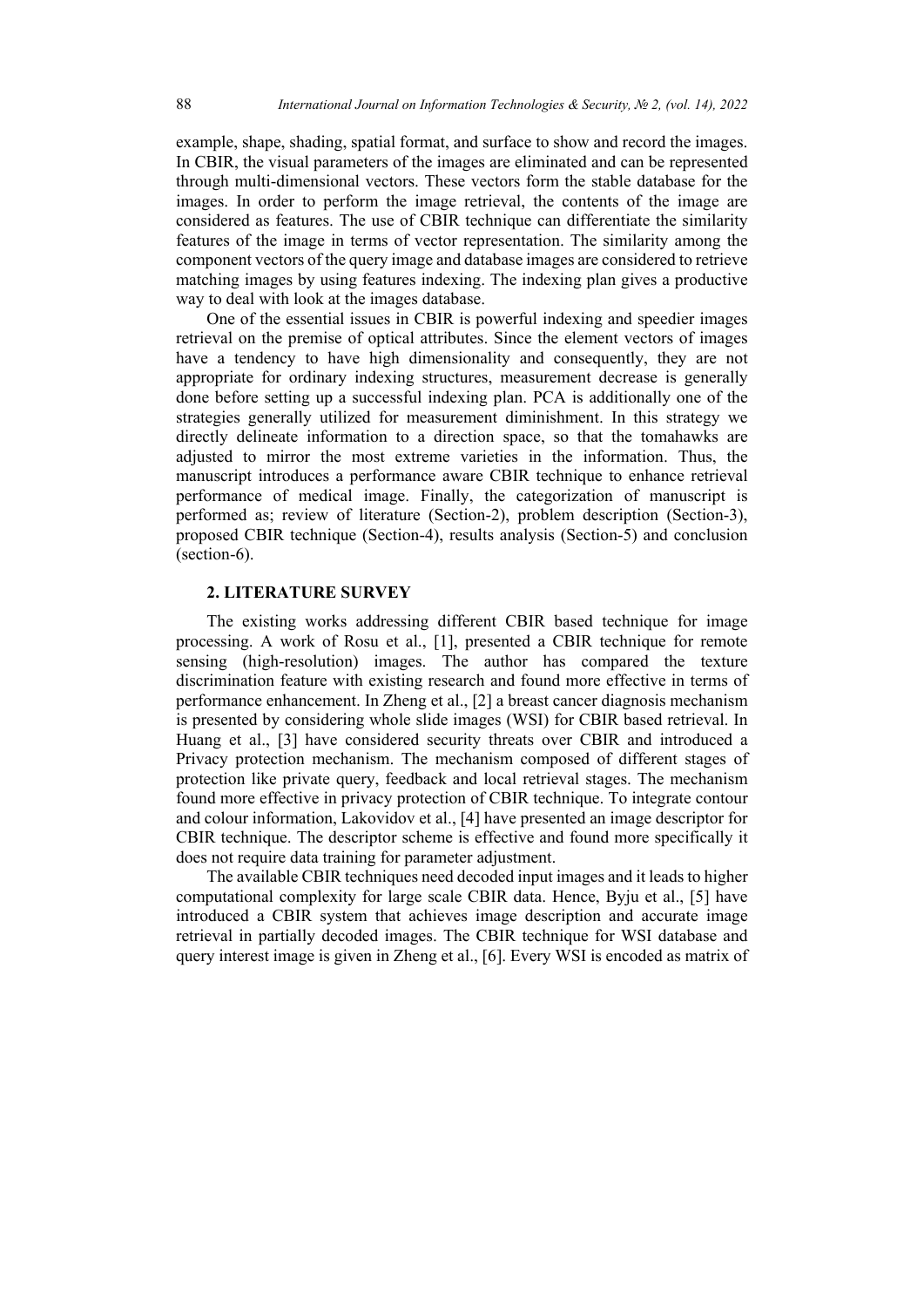binary code and outcomes with better retrieval performance. The work of Xia et al., [7] have given a privacy aware CBIR technique that offers data owner to use the CBIR service over the cloud without revealing the image content to the server. The outcomes suggests that the security and efficiency is enhanced that existing technique.

In Xiang et al., [8], a deep hashing and multi-task learning based CBIR technique is introduced and it is found more significant than existing techniques of CBIR. The work of Arai et al., [9] have presented a CBIR technique for clinical brain images by adapting pseudo-scanner standardization and out forms better image retrieval. To identify the impact of visual saliency in CBIR, Wei et al., [10] have conducted quantitative and qualitative analysis. The performance is enhanced during retrieval over public datasets. Another work of Andres et al., [11] have given traditional Neural Network (NN) based CBIR and found effective than existing technique.

In Liu et al., [12], a large-scale mammogram database is used for CBIR and the given CBIR technique offers effective retrieval for clinical images. The use of CBIR for brain MRI image is found in Swati et al., [13] and achieves lower pre-processing time and effective results on CBIR over cross validation concerns. Further, Khan et al. [14] have elaborated the texture descriptor for image retrieval and achieved highest average precision from texture orientation and magnitude to retrieve. A work of Ferreira et al., [15] have described an encryption mechanism incorporated with CBIR to enhance security in retrieval. The outcomes have suggested that incorporation of encryption mechanism offers secure and efficient retrieval.

A supervised deep learning approach is given in Rossi et al., [16] that handles the Multiview and multimodal MRI image retrieval. The approach achieves improved retrieval performance than existing system. The work focusing on object level regions is observed in Brogan et al., [17] and introduced a spatial verification for retrieving. The system outcomes with accurate and better retrieval by using image key points obtained from image index. In Ahmed and Malebary [18], two expansion approaches are used to enhance CBIR precision than existing approaches. Similarly, other researches like Liu et al., [19] have introduced secure CBIR for mobile users, Ilida and Kiya [20] given privacy preserve CBIR, Kang et al., [21] have given Preserving Hashing for SIFT Feature in retrieval, Ma et al., [22] presented Breast Histopathological Image Retrieval, Erfankhah et al., [23] expressed Binary Patterns for Retrieval of Histopathology Images, Chaudhuri et al., [24] proposed remote sensing image retrieval and D'Angelo et al., [25] have presented eddy current testing (ECT) based CBIR.

### **3. PROBLEM DESCRIPTION**

The researches in image processing with CBIR has gained lot of interest for feature extraction, disease diagnosis of unannotated image database. Also, upon the area of interest of the database image is difficult to retrieve. Another concern of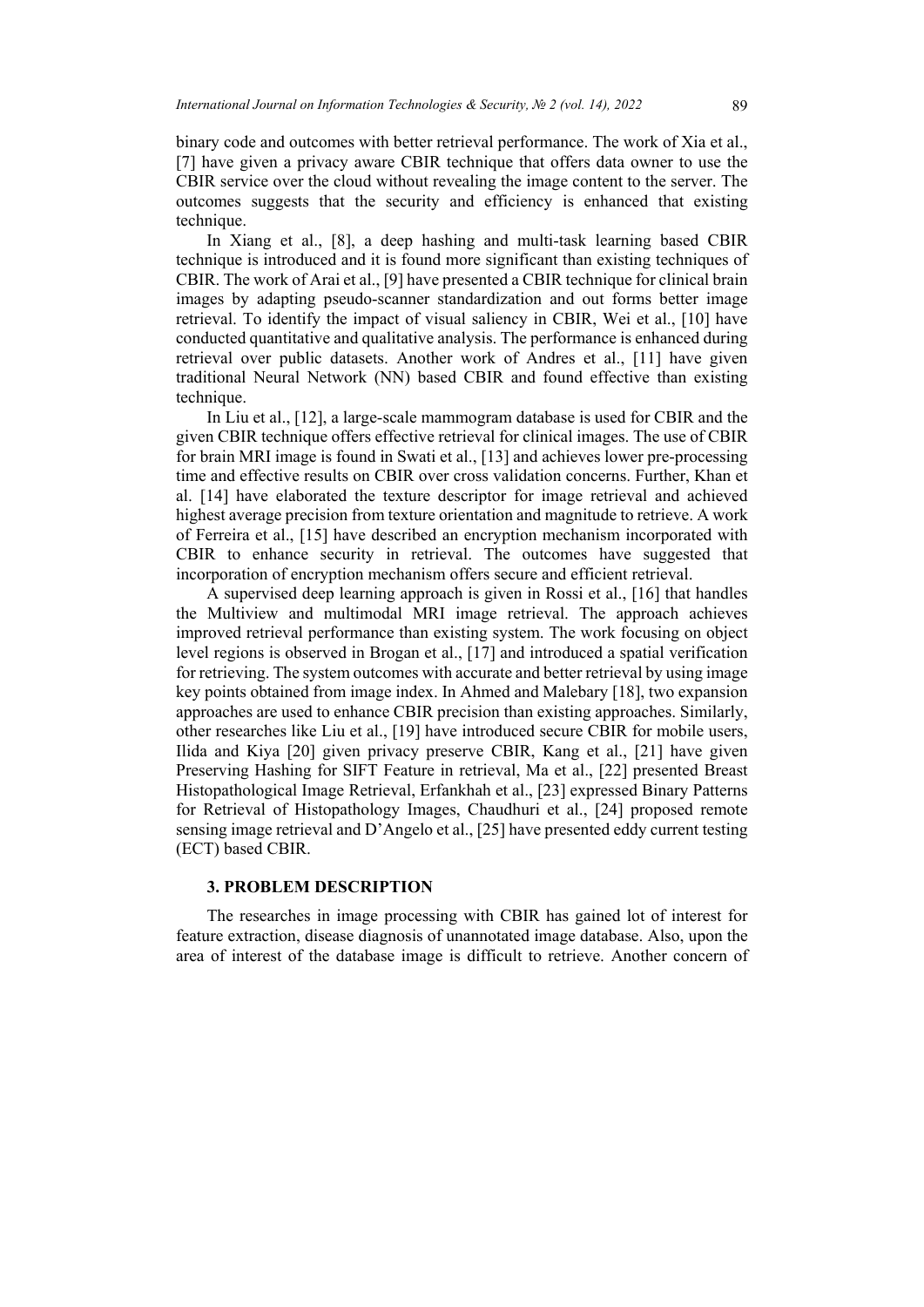CBIR take place when the database being referred to comprises of images of an unequivocally confined space. One generally examined use of this multifaceted nature is retrieval of trademark images, principally in light of various shape highlights as the absence of foundation empowers programmed division of these images. Also, recovering significant images from expansive and element accumulations of incidental images is major concern. The essential issue in CBIR is the gap between the abnormal state semantic ideas utilized by people to comprehend images content and the low-level visual components extricated from images and utilized by a PC to record the images in a database. From recent work analysis it is observed that, existing works are lacking with comparative analysis, rare consideration of precision and medical images for retrieval. Thus, the problem is that "a performance aware CBIR technique is necessary". The novelty of the proposed CBIR technique is:

- The Chest X-ray image is subjected to the ground truth divisions based on discrete wavelet transform (DWT).
- To extract horizontal, vertical and diagonal properties from DWT.
- Introduce Bhattacharya coefficient for image retrieval.
- Chest X-ray image retrieval is performed by considering similarity score.
- To develop a scalable digital image retrieval using CBIR method to handle intelligently with huge histopathological digital images.

• To develop GLCM based image retrieval by GLCM contrast and correlation. Finally, to extracting similarity features of database image matching to query image.

### **4. PROPOSED CBIR TECHNIQUE**

The manuscript aims to introduce a performance aware CBIR technique to enhance medical image retrieval performance (as shown in Figure.1). For Chest Xray images, a sophisticated computerised lung division system introduced. The proposed system composed of three stages, initially a CBIR choose a small group of Chest X-ray images which are same as patient X-ray images. These images are preprocessed to retrieve by subjecting to discrete wavelet transform (DWT). The 2D-DWT helps to extract the low frequency coefficient features of image and are categorized as Low Frequency (LL) sub band image, Horizontal features (LH) of query image, Vertical features (HL) of query image and Diagonal feature (HH) of query image. Further, horizontal and vertical features summation is performed for better analysis. Later, horizontal and vertical projection is performed for all column pixels of query image within the column and horizontal pixels of query image along the horizontal axis respectively. Further, the Bhattacharya coefficient to retrieve the query image. The inclusion of Bhattacharya coefficient helps to pattern and contrast matching of the image for similarity among the trained and query image. The similarity value of all the images is computed and are sorted to get best matching image. Finally, the images are retrieved at high accuracy. The architecture (Figure.1) considers both Bhattacharyya and GLCM based CBIR and is mentioned for better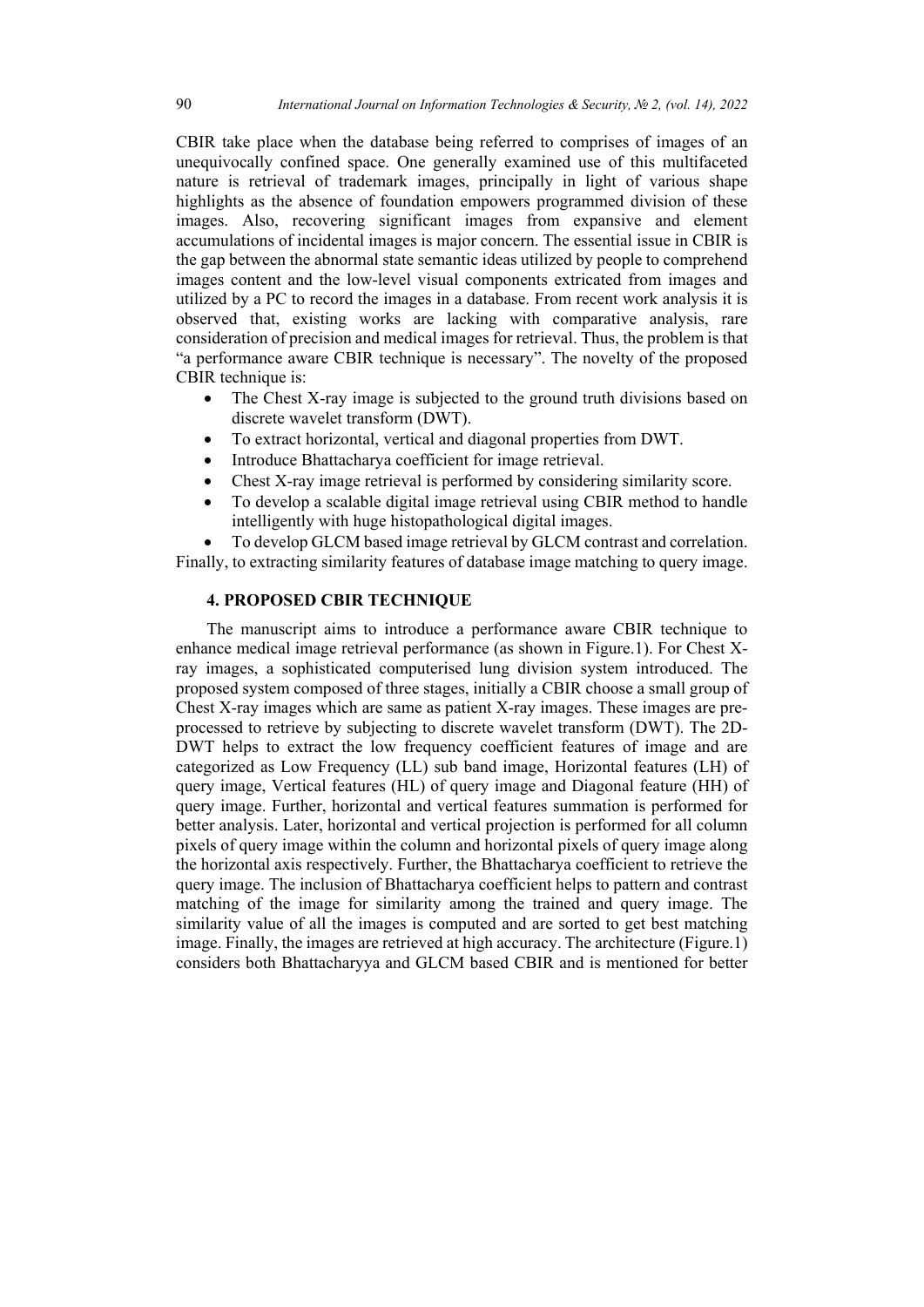understanding purpose. The study has not considered any processing power in CBIR, however the power may vary with feature extraction process. The study has compared with two different benchmarked works in [26] (Bhattacharya distance based CBIR) and (GLCM based CBIR) [27].



To find the matched image and retrieve using GLCM approach, a query image is taken as an input. Then the image is converted into RGB to LUV image. From the extracted LUV image, Luminance (L) image is considered for analysis and is used to calculate the GLCM contrast and correlation. After obtaining the GLCM contrast and correlation coefficients. The histopathological database images are trained to extract the GLCM features. Further, to classify the trained image with query image, a K-means clustering algorithm is utilized. The features matching with the query images are sorted out by using GLCM algorithm and obtained the similar images matching to the query image. The below part explains the algorithms implemented for proposed CBIR technique.

## **Algorithm for CBIR using DWT and Bhattacharyya Coefficient**

*Input*  $\rightarrow$  Ouery image

*Output* $\rightarrow$  Retrieved images

*Start*

Step-1: Choose $\rightarrow$  Ouery image (X-ray image)

Step-2: Apply $\rightarrow$  Haar DWT on Query image

Step-3: Extract features  $\rightarrow$  DWT coefficients (LL, LH, HL, HH)

Step-4: Perform  $\rightarrow$  horizontal summation (Row wise) & projection

Step-5: Perform $\rightarrow$  vertical summation (Column wise) & projection

Step-6: Retrieve  $\rightarrow$  data base images

Step-7: Compute $\rightarrow$  Similarity value (Bhattacharya coefficient)

Step-8: Collect  $\rightarrow$  similar retrieved image

*End*

The algorithm for CBIR using DWT and Bhattacharyya coefficient is initialized with selection of Query image (Step-1) i.e., chest X-ray image from database and resized it for analysis. Further, hear DWT technique (Step-2) is applied on query image to extract image features Low Frequency (LL) sub band image, Horizontal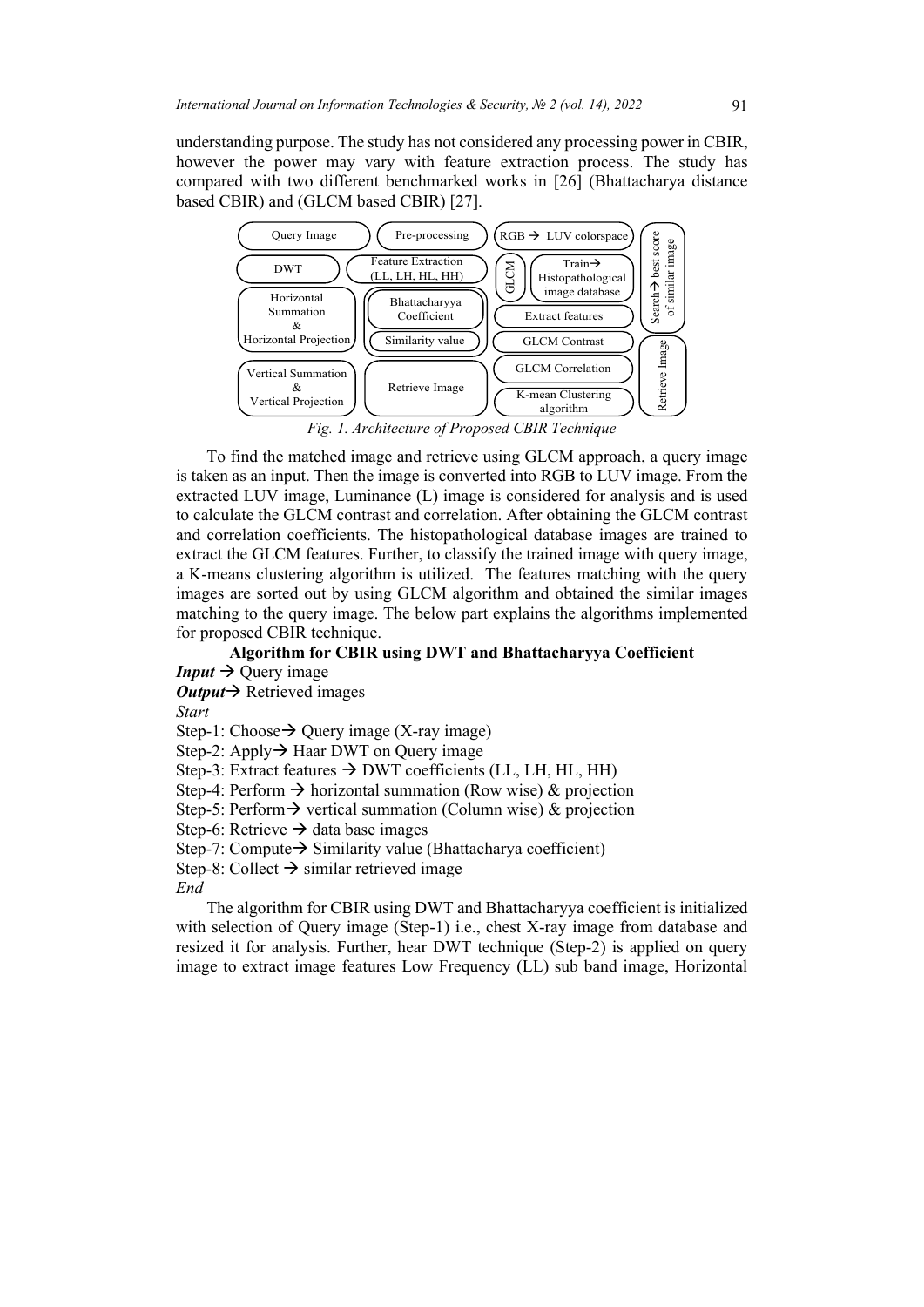features (LH), Vertical features (HL) and Diagonal feature (HH) (Step-3). Later, horizontal Further, horizontal and vertical features summation is performed for better analysis. Later, horizontal and vertical projection is performed for all column pixels of query image within the column and horizontal pixels of query image along the horizontal axis respectively (Step  $4 \& 5$ ). In order to retrieve images from database Bhattacharyya coefficient is applied which gives the similarity value is computed for all database images (Step  $6 \& 7$ ). Finally, top retrieved image is collected to display (Step-8).

## **Algorithm for CBIR using GLCM and K-mean algorithm**

## *Input: Query image*

## *Output: Matching images*

*Start*

Step-1: Choose  $\rightarrow$  Query image

Step-2: Convert $\rightarrow$  RGB (Query image) to LUV color space

Step-3: Extract  $\rightarrow$  Luminance (L) value from LUV

Step-4: Apply  $\rightarrow$  GLCM based CBIR over (L)

Step-5: Compute $\rightarrow$  Contrast and Correlation value

Step-6: Train (Database) using K-mean algorithm

Step-7: Search  $\rightarrow$  matched image

*End*

Bhattacharyya distance and relative entropy are both divergences i.e., both always take non-negative values, with a value of zero if and only if the two distributions are identical. However, neither is a true distance metric, which must additionally satisfy the triangle inequality (which neither measure does) and be symmetric. Bhattacharyya distance is symmetric  $(B(p,q)=B(q,p))$ , whereas relative entropy is not  $(R(p||q) \neq R(q||p))$ . The meaning of  $R(p||q)$  is different than  $R(q||p)$ , and it matters a great deal which one we use. As relative entropy is not symmetrical in identifying similarity between two images, the proposed approach doesnot considered relative entropy. The algorithm for CBIR using GLCM is initiated by considering one of the histopathological images as query image (Step-1). The same image is subjected to LUV conversion from RGB for multispectral image color (Step-2). Further, the luminance (L) value from the LUV color space is extracted for better analysis of retrieval (Step-3). Then, GLCM algorithm is applied to 'L' image for computation of GLCM contrast and correlation (Step  $4 \& 5$ ). Later, the histopathological image database is trained by applying K-mean algorithm (a unsupervised algorithm) for retrieval purpose. The K-mean algorithm does the segmentation of the interest area from the background (Step-6). Finally, search the matched image respect to matched image (Step-7).

### **5. RESULTS AND DISCUSSION**

The proposed CBIR technique is designed by using MATLAB for medical images. There are two different algorithms are introduced where a) Bhattacharyya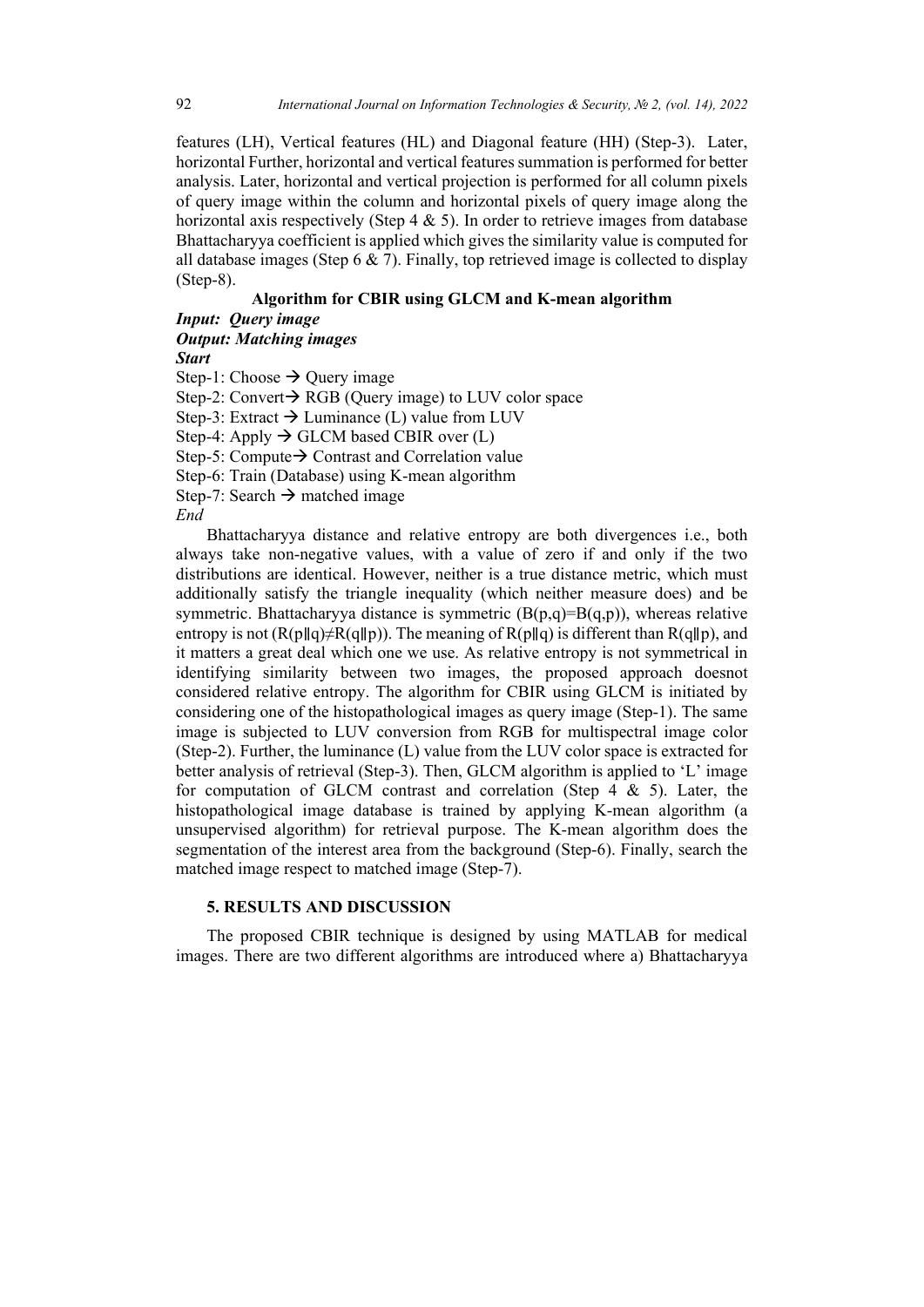coefficient and DWT techniques are used and b) GLCM algorithm and K-mean algorithm. Two set of databases are used for the analysis of CBIR one is chest radiological image and histopathological image. The outcomes are retrieved for CBIR based on its features similarity and extracted the matched image. The following image is selected from chest X-ray database as query image (Figure.2 (a)) and DWT is applied and its coefficient is given in Figure.2 (b).



*Fig. 2. Query image*

The extracted features from the query image are Low Frequency (LL) sub band image, Horizontal features (LH), Vertical features (HL) and Diagonal feature (HH) are given in Figure.3.



*Fig. 3. Extracted features from query image*

The similarity score or Bhattacharyya coefficient for all the database values are computed and analysed for retrieval (Figure.4). The top retrieved image or matched image are taken for visualization. The higher value of similarity score gives the appropriate retrieved image with query image.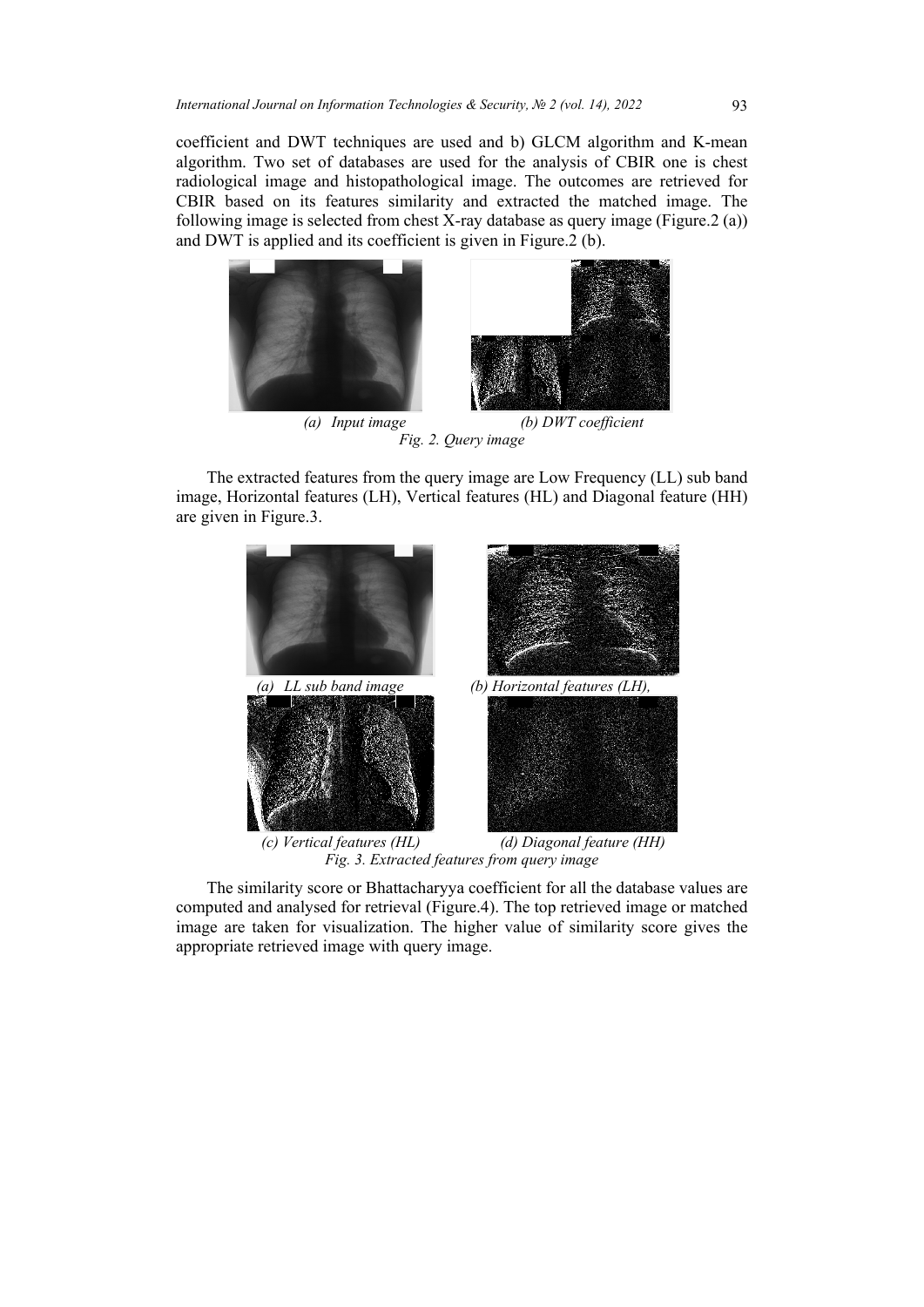

From Figure.4, it is observed that image-8 is having highest similarity score of 359 while other images like image-20, image-37 are exhibits other similarity score of 352 and 353 respectively. Similarly, analysis for the feature matching of histopathological image is performed by selecting a query image from database as shown in Figure.5 (a). The respective LUV color space image is given in Figure.5 (b) and 5 (c) Luminance (L) image.



*Fig. 5. (a) Input histopathological input image and (b) respecting LUV color space image and (Luminance image)*

The computed GLCM contrast and correlation are given in Figure.6 which includes horizontal offset values of image alignment.



*Fig. 6. GLCM contrast and correlation against horizontal offset*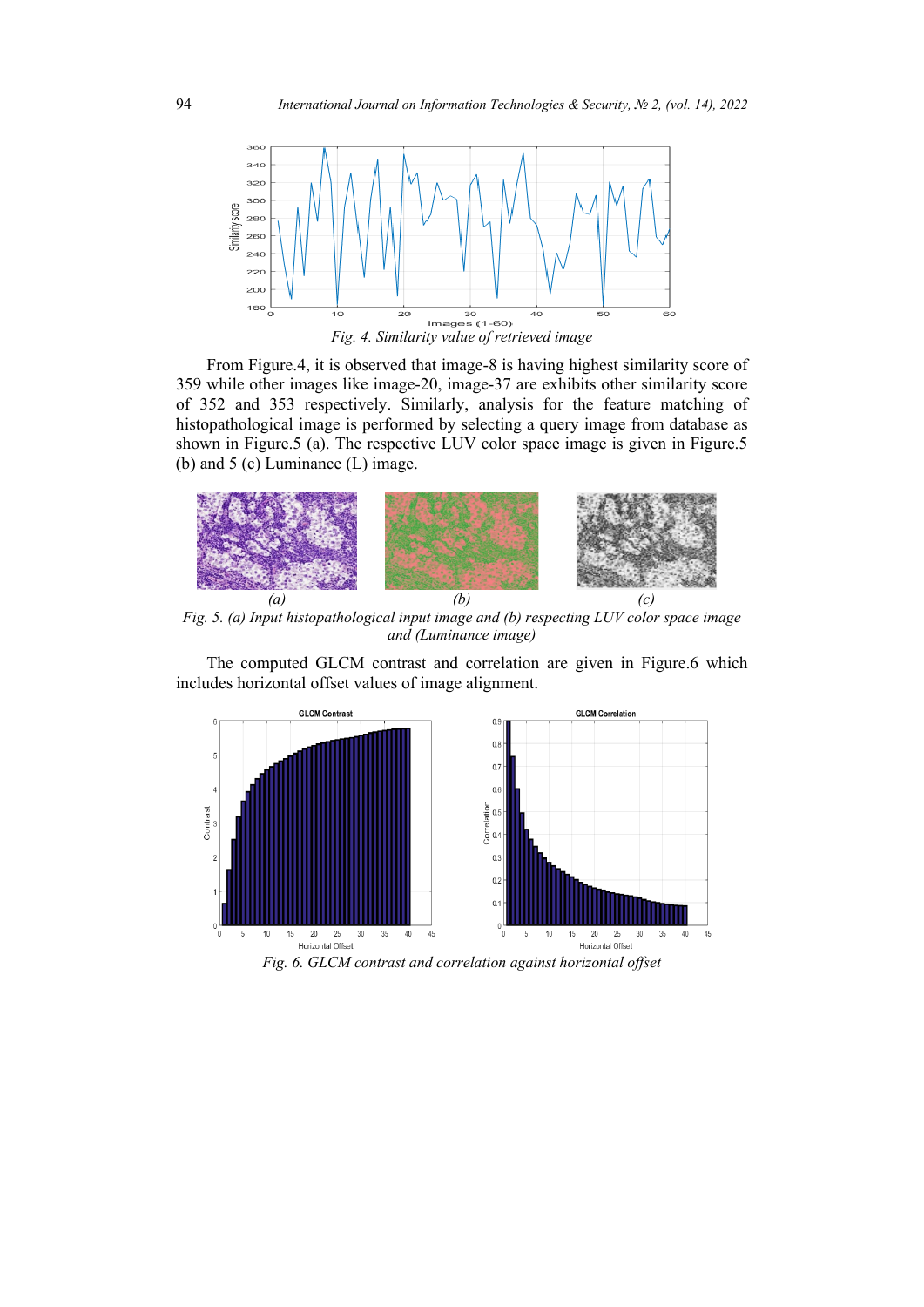Finally, after training are retrieving the database images the feature similar images and non-similar images are given in Figure.7. The similarity score ranges from 0 to 1 where 14 images are similar to the query image.



*Fig. 7. Features matching images*

The performance analysis of the proposed study is conducted by considering the recent work of Shivamurthy and Manjunatha [26] where it has achieved highest similarity score of 351. From the analysis it is observed that the proposed CBIR has highest similarity score. *Table 1. Similarity score analysis*

|                                 | Table 1. Similarity score analysis |
|---------------------------------|------------------------------------|
| Parameter/Approach              | <b>Highest Similarity Score</b>    |
| Shivamurthy and Manjunatha [26] |                                    |
| Proposed CBIR Technique         | 359                                |

Similarly, the proposed study is compared with Alnihoud [27] for precision (87%) and is given in table.2. From, the analysis it is observed that the proposed study has achieved 97% of precision which is higher than existing [27].

|                           | Table 2. Comparison of precision |
|---------------------------|----------------------------------|
| <b>Parameter/Approach</b> | <b>Precision</b>                 |
| Alnihoud [27]             | 87%                              |
| Proposed CBIR Technique   | 97%                              |

### **6. CONCLUSION**

The This paper introduces a performance aware CBIR technique to enhance medical image retrieval performance. Here, Chest X-ray image retrieval is performed by considering similarity score. The X-ray image is subjected to the ground truth divisions based on discrete wavelet transform (DWT) and Bhattacharya coefficient for image retrieval. To analyse the image contents, a GLCM based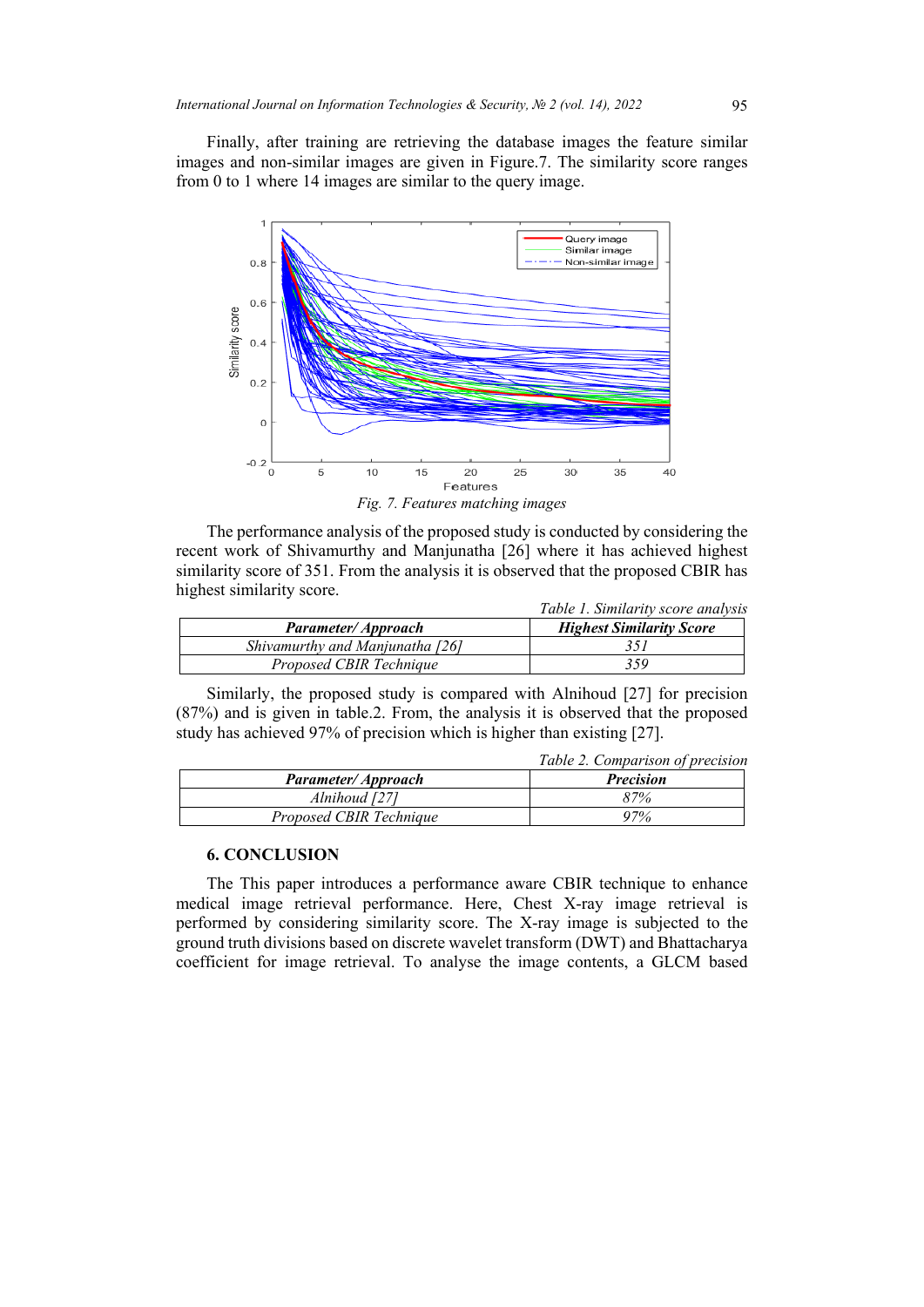technique is incorporated with CBIR that gives texture of histopathological image with specific pair of pixel values. The performance analysis of the proposed study is conducted by considering the recent work of Shivamurthy and Manjunatha [26] where it has achieved highest similarity score of 351. From the analysis it is observed that the proposed CBIR has highest similarity score. Similarly, the proposed study is compared with Alnihoud [27] for precision (87%) and is given in table.2. From, the analysis it is observed that the proposed study has achieved 97% of precision which is higher than existing [27].

The proposed technique can be a significant CBIR technique in medical image and feature extraction for disease analysis. The future study of the proposed work can be considered with different supervised techniques Support Vector Machine (SVM), fuzzy logic etc. Security aspect can be incorporated in the future works.

### **REFERENCES**

[1] R. Rosu, M. Donias, L. Bombrun, S. Said, O. Regniers and J. Da Costa. Structure Tensor Riemannian Statistical Models for CBIR and Classification of Remote Sensing Images, *IEEE Transactions on Geoscience and Remote Sensing*, vol. 55, no. 1, Jan. 2017, pp. 248-260.

[2] Y. Zheng et al. Histopathological Whole Slide Image Analysis Using Context-Based CBIR, *IEEE Transactions on Medical Imaging*, vol. 37, no. 7, July 2018, pp. 1641-1652.

[3] Y. Huang, J. Zhang, L. Pan and Y. Xiang. Privacy Protection in Interactive Content Based Image Retrieval, *IEEE Transactions on Dependable and Secure Computing*, vol. 17, no. 3, 1 May-June 2020, pp. 595-607.

[4] C. Iakovidou, N. Anagnostopoulos, M. Lux, K. Christodoulou, Y. Boutalis and S. A. Chatzichristofis. Composite Description Based on Salient Contours and Color Information for CBIR Tasks, *IEEE Transactions on Image Processing*, vol. 28, no. 6, June 2019, pp. 3115-3129.

[5] A Preethy Byju, B. Demir and L. Bruzzone. A Progressive Content-Based Image Retrieval in JPEG 2000 Compressed Remote Sensing Archives, *IEEE Transactions on Geoscience and Remote Sensing*, vol. 58, no. 8, Aug. 2020, pp. 5739-5751.

[6] Y. Zheng et al. Size-Scalable Content-Based Histopathological Image Retrieval from Database That Consists of WSIs, *IEEE Journal of Biomedical and Health Informatics*, vol. 22, no. 4, July 2018, pp. 1278-1287.

[7] Z. Xia, Y. Zhu, X. Sun, Z. Qin and K. Ren. Towards Privacy-Preserving Content-Based Image Retrieval in Cloud Computing, *IEEE Transactions on Cloud Computing*, vol. 6, no. 1, 1 Jan.-March 2018, pp. 276-286.

[8] J. Xiang, N. Zhang, R. Pan and W. Gao. Fabric Retrieval Based on Multi-Task Learning, *IEEE Transactions on Image Processing*, vol. 30, 2021, pp. 1570-1582.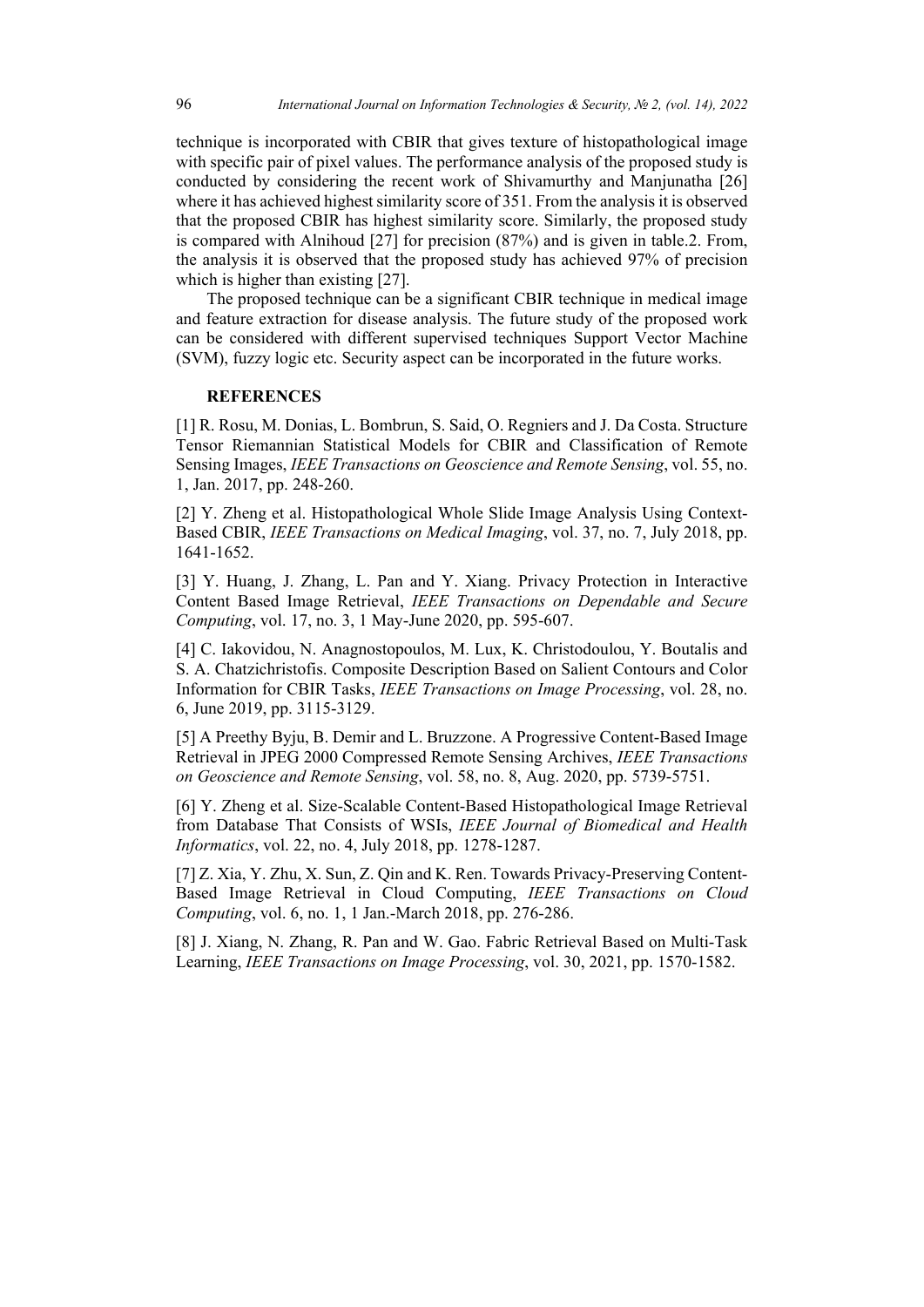[9] H. Arai, Y. Onga, K. Ikuta, Y. Chayama, H. Iyatomi and K. Oishi. Disease-Oriented Image Embedding with Pseudo-Scanner Standardization for Content-Based Image Retrieval on 3D Brain MRI, *IEEE Access*, vol. 9, 2021, pp. 165326- 165340.

[10] S. Wei, L. Liao, J. Li, Q. Zheng, F. Yang and Y. Zhao. Saliency Inside: Learning Attentive CNNs for Content-Based Image Retrieval, *IEEE Transactions on Image Processing*, vol. 28, no. 9, Sept. 2019, pp. 4580-4593.

[11] F. -R. Andrés, R. -M. Eduardo, A. -C. Carlos and L. -S. Fidel. Image Retrieval System based on a Binary Auto-Encoder and a Convolutional Neural Network, *IEEE Latin America Transactions*, vol. 18, no. 11, November 2020, pp. 1925-1932.

[12] J. Liu, S. Zhang, W. Liu, C. Deng, Y. Zheng and D. N. Metaxas, Scalable Mammogram Retrieval Using Composite Anchor Graph Hashing With Iterative Quantization, *IEEE Transactions on Circuits and Systems for Video Technology*, vol. 27, no. 11, Nov. 2017, pp. 2450-2460.

[13] Z. N. K. Swati et al. Content-Based Brain Tumor Retrieval for MR Images Using Transfer Learning, *IEEE Access*, vol. 7, 2019, pp. 17809-17822.

[14] A Khan, A. Javed, M. T. Mahmood, M. H. A. Khan and I. H. Lee. Directional Magnitude Local Hexadecimal Patterns: A Novel Texture Feature Descriptor for Content-Based Image Retrieval, *IEEE Access*, vol. 9, 2021, pp. 135608-135629.

[15] Ferreira, J. Rodrigues, J. Leitão and H. Domingos. Practical Privacy-Preserving Content-Based Retrieval in Cloud Image Repositories, *IEEE Transactions on Cloud Computing*, vol. 7, no. 3, 1 July-Sept. 2019, pp. 784-798.

[16] Rossi, M. Hosseinzadeh, M. Bianchini, F. Scarselli and H. Huisman. Multi-Modal Siamese Network for Diagnostically Similar Lesion Retrieval in Prostate MRI, *IEEE Transactions on Medical Imaging*, vol. 40, no. 3, March 2021, pp. 986- 995.

[17] J. Brogan et al. Fast Local Spatial Verification for Feature-Agnostic Large-Scale Image Retrieval, *IEEE Transactions on Image Processing*, vol. 30, 2021, pp. 6892- 6905.

[18] Ahmed and S. J. Malebary. Query Expansion Based on Top-Ranked Images for Content-Based Medical Image Retrieval, *IEEE Access*, vol. 8, 2020, pp. 194541- 194550.

[19] F. Liu, Y. Wang, F. -C. Wang, Y. -Z. Zhang and J. Lin. Intelligent and Secure Content-Based Image Retrieval for Mobile Users, *IEEE Access*, vol. 7, 2019, pp. 119209-119222.

[20] K. Iida and H. Kiya. Privacy-Preserving Content-Based Image Retrieval Using Compressible Encrypted Images, *IEEE Access*, vol. 8, 2020, pp. 200038-200050.